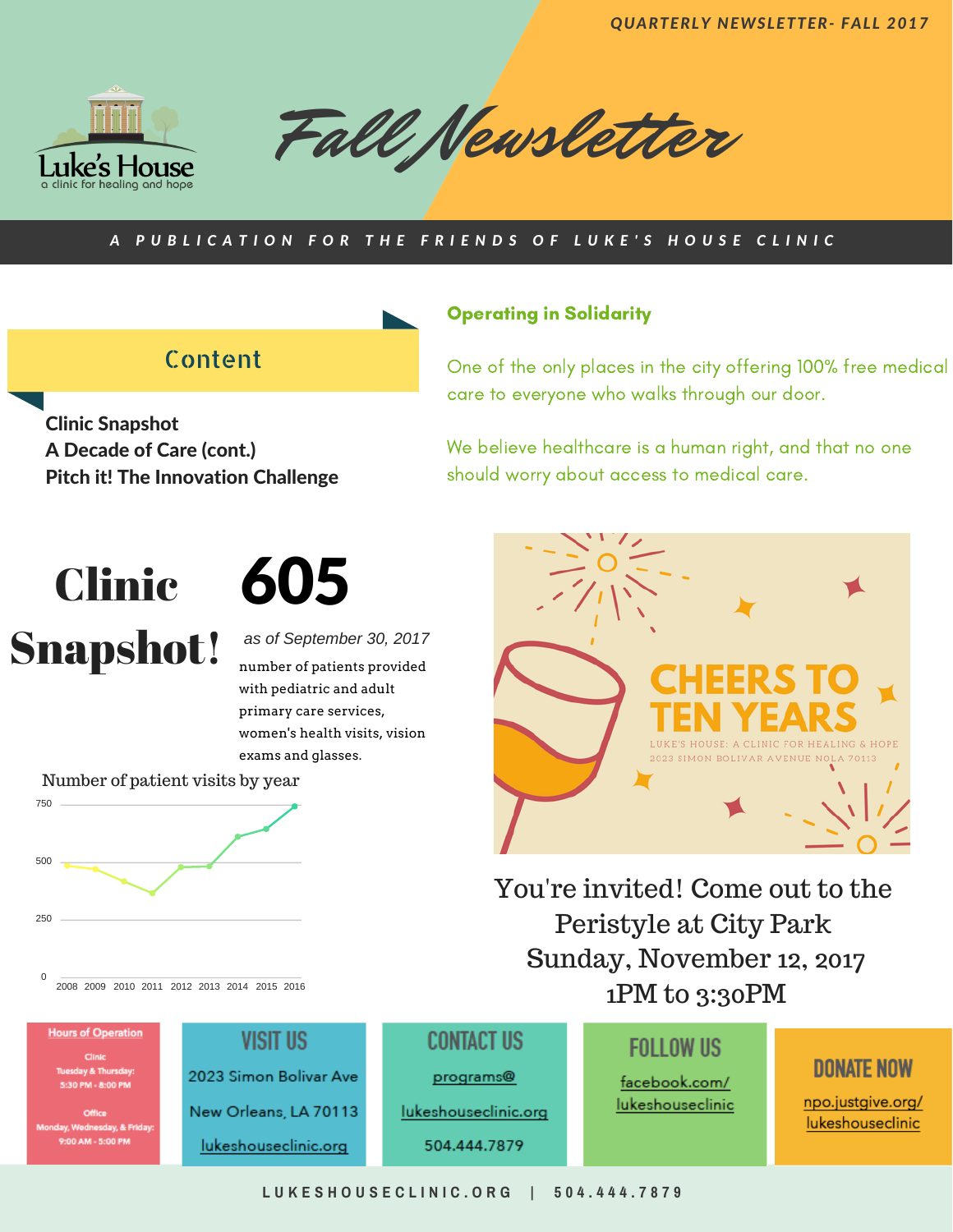# Luke 's House 10 Years

## A Clinic for Healing & Hope

One of my favorite stories about Luke's House: After the storm, when most of our hospitals were so crippled or closed, when the urgent need for health care in the city was second only to housing, we began to dream of opening a free clinic. But in my idealistic naivete, I never imagined how very long it would take us to make that dream a reality-- almost a year of navigating through all sorts of legalities, liabilities, by-laws, insurance, red tape, personnel, and bureaucratic you know what--not to mention volunteers and funding. What a learning experience it was for me, requiring every bit of patience and perseverance I could muster. I remember after each exasperatingly long planning session, I would impatiently exclaim the same thing: **"I just want to help ONE person!"**

I will never forget when at long last we opened the doors of the clinic to the city. On the first night, after our very our first client arrived and was served by the doctors and nurses, after he left, from behind the curtained examining booths, I heard them all together shout in unison, *"WE HELPED ONE PERSON!"* And my prayer was answered!

*Since that time Luke's House has helped literally hundreds and hundreds of persons in need. May it continue to do so for years to come!*

-Callie Crawford, Charter Board Member, Volunteer, Member of Founding Team

One time, a patient came in with severe back pain. He had been in a motor-vehicle accident a few years ago, and had suffered increasing stiffness and pain since then. He spoke no English and was undocumented; unable to secure insurance. With few options at our disposal (he was unable to pay for physical therapy), I watched as the attending physician took the time to find handouts of helpful exercises in Spanish and print them out; together we taught them to the patient. She explained the benefit of the exercises clearly and made sure the patient felt comfortable doing them on his own. *It was a creative way to make do with limited resources for a patient whose quality of life has the potential to improve greatly; if a physician just took time for him. -Shannon Hogan, Volunteer Medical Student*

*Luke's House has come a long way from the clinic in a closet. -Julie Cannon,Board Member*

Here 's to....another decade of

healing and hope